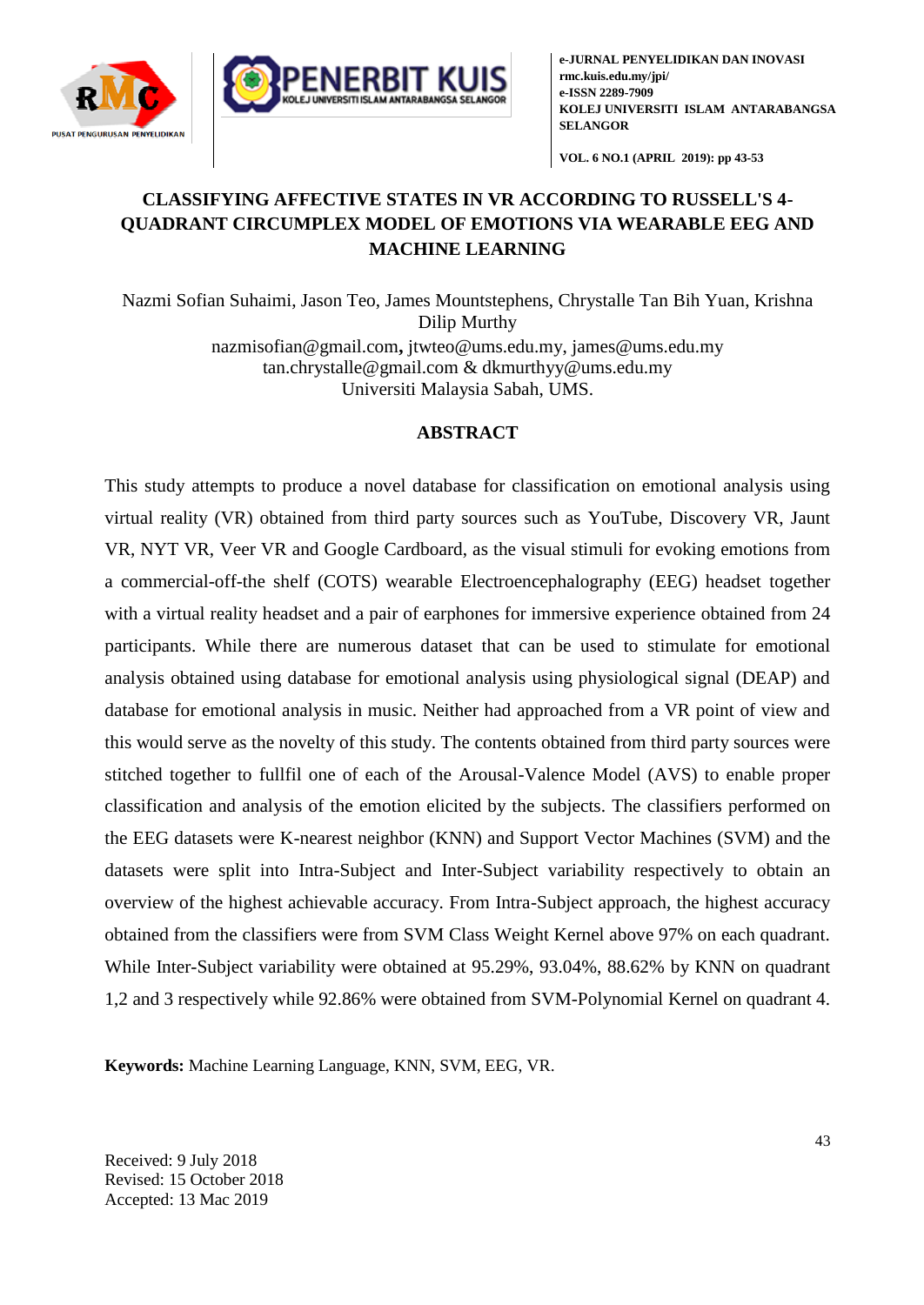# **1.0 INTRODUCTION**

Emotional analysis studies come from a variety of methods that could identify the state of a person is in. Such methods that are applied are facial expressions (Chanthaphan, 2015; Suja, 2016; Turan, 2015) and human speeches such as gestures or motions (Chenchah, 2015; Koolagudi, 2012). However, could these be the only method in assessing the state of a person is in or how truthful they can be with their emotions as a person could fake their tones when speaking or fake an expression to mask their facade (Wioleta, 2013). Some might not be capable of grasping the emotional state they are in and have difficulties in describing their feelings verbally (Suhaimi, 2018). Thanks to the evolution of technology, there are now new devices that could detect these unclear emotional states through physiological signals produced within the central nervous system that controls a person's reactions towards stimulus that is subjected onto them. These physiological signals are Electroencephalography (EEG), Electrocardiogram (ECG), Heart Rate Variability (HRV), Galvanic Skin Response (GSR), Muscle Activity or Electromyogram (EMG), Skin Temperature (SKT), Blood Volume Pulse (BVP) and Respiratory Volume (RESP).

Emotional states can be difficult to identify as there are numerous methods to evoke these states such as watching affective movies, video clips (Russel, 1980), video games (van de Laar, 2013), or listening to music (Lin, 2010) or music videos (Koelstra, 2012). Emotions can be defined into few models. Eckman's describes that a human would be embedded with the six discrete basic emotions; Happiness, Sadness, Surprise, Fear, Anger and Disgust (Ekman, 1999). Plutchik's model presents eight fundamentals of emotions; Joy, Trust, Fear, Surprise, Sadness, Disgust, Anger and Anticipation (Picard, 2001). Lastly, Russell's model focuses on twodimensional evalution namely the Arousal-Valence Model (Plutchik, 2001).

To evoke the emotions, the subject would be subjected to audible and visual stimulation. Hence, using Virtual Reality (VR), researchers can stimulate intricate real-life situations to investigate the complex human behaviors inside a controller environmental setting while providing a sense of immersivity or "being there" in an interactive environment that would override all other sensory information a user receives (Soleymani, 2012). As technology progresses, so does the capability of the VR immersion experience provide. Some notable entertainment industries such as Facebook, Sony and HTC are now looking into VR for video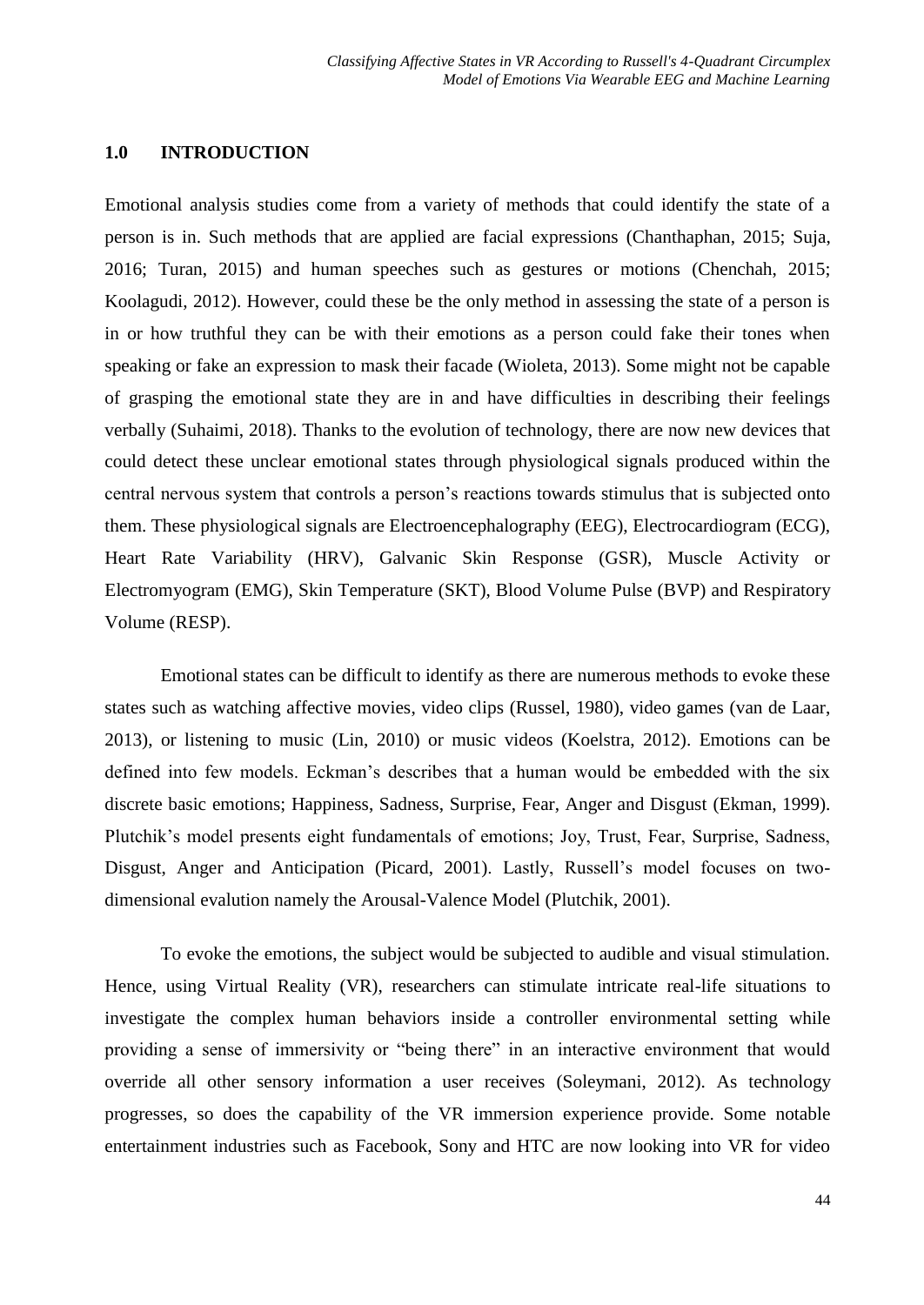games, news, and even filming Cellan-Jones, 2016). Though there were only little advancements in EEG based emotional classification using VR as stimulus.

While there is a large dataset for emotional analysis such as the DEAP dataset, no available dataset was prepared for the perusal of emotional analysis in VR. Hence, this project will focus on preparing dataset for VR based contents and the classification of EEG signals according to the Arousal-Valence Model on each quadrant.

### **2.0 METHODS**

### **2.1 Selection of VR Contents**

The experimental setup for this project requires the need to stimulate responses from the participants using lists of Virtual Reality (VR) contents are those available online. The contents that was found to be closely relatable to stimulate each quadrant's responses according to Figure 1. Each quadrant was provided with 4 videos to achieve the highest impact possible of the emotion that was targeted. A total number of 16 videos were compiled and stitched. Figure 2 illustrates the flow of the video that was presented to the participants during the experimentation. The total time for the stitched videos lasted for 6 minutes and 1 second according to the finalized video.



Figure 1: Arousal Valence Model (AVS).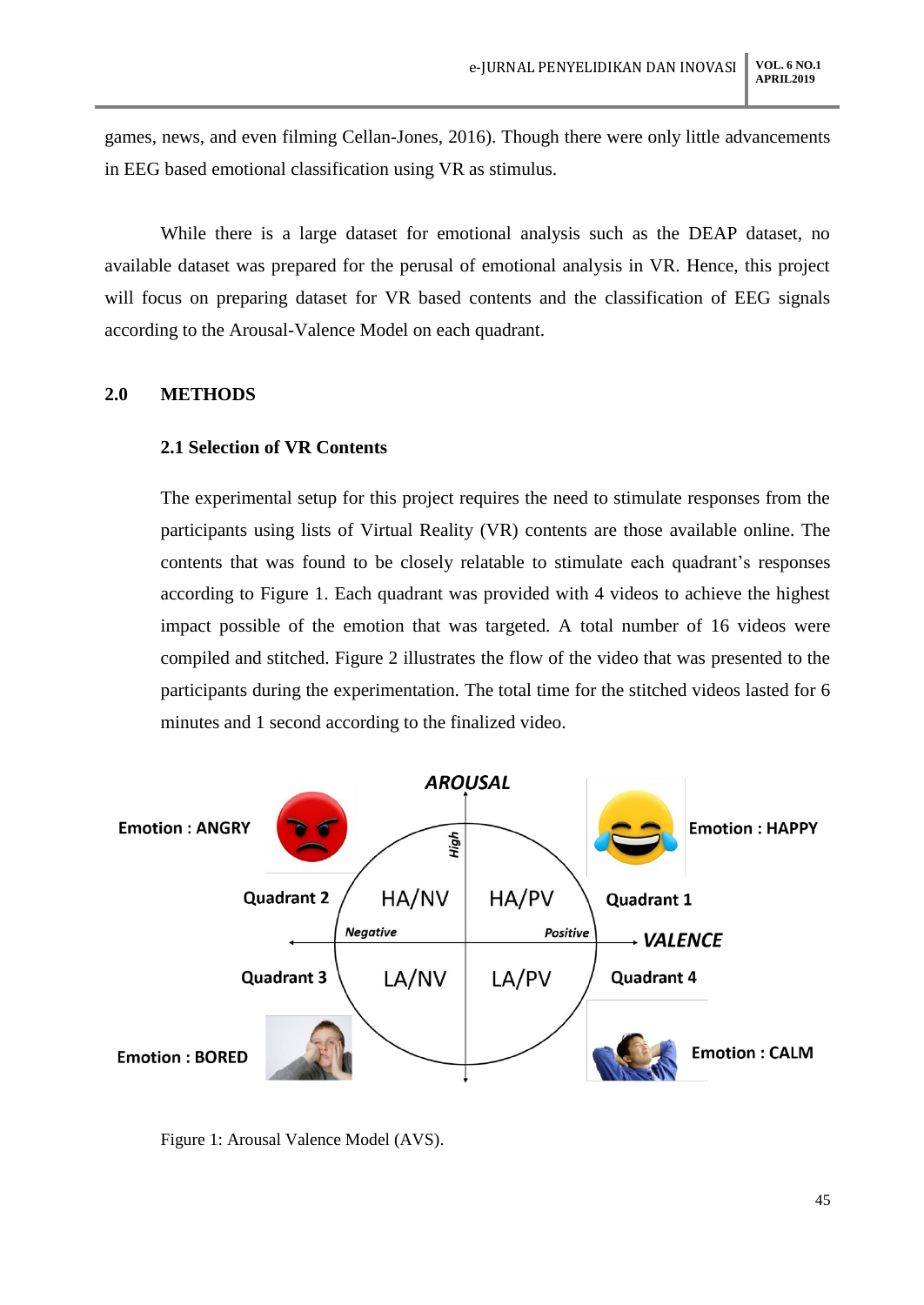*Classifying Affective States in VR According to Russell's 4-Quadrant Circumplex Model of Emotions Via Wearable EEG and Machine Learning*



Figure 2: Timestamp of the Stitched Video.

#### **2.2 Demography Target, Hardware Selection and Application setup**

A total number of 24 participants (3 females and 21 males) volunteered to participate in the experiment aged between 20-31 and is either studying or working in their respective fields. All individuals were screened before the experiment and were healthy with good senses (Sight, Hearing, Smell, Touch, and Taste). Before the experimentation began, all participants were thoroughly briefed on the potential impacts that may occur such as nausea, headache, motion sickness and dizziness.

Hardwares that were used to record the brainwave data were of the Commerciallyoff-The-Shelf (COTS) EEG headset device known as Muse, developed by Interaxon. The wearable EEG headset is a non-invasive device that does not penetrate the human skin but has electrodes that detects the 10-20 EEG system on the human scalps. An illustration of the 10-20 EEG system is shown in figure 3.



Figure 3: 10-20 EEG System of the position for the electrode to positon on the human scalp.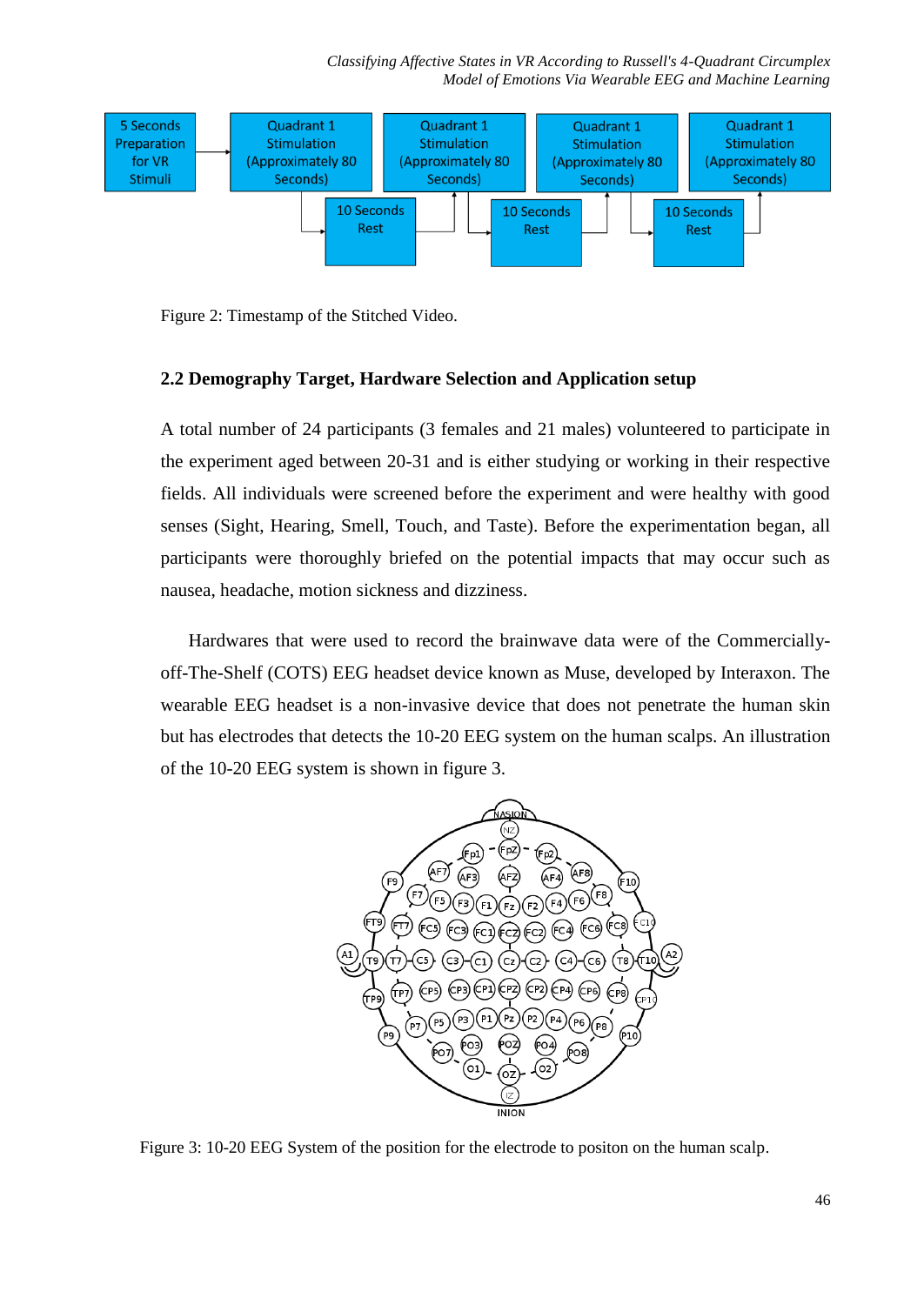The wearable EEG has 5 channels that can detect the human brainwave signal. These 5 channels are placed according to figure 4. TP9 and TP10 are placed behind and above the earlobes while AF7, AF8 and Fpz are placed at the front of the scalp.



Figure 4: 5-Channel positions Muse headband places on the human scalp.

To allow the partipants to achieve an immersive experience of the 360 videos, another headset was required to accommodate such experience which is the VR headset that places a smartphone within the headset and plugged in with a pair of earphones. This immersive experience allows users to have the freedom of movement and watching their surroundings changing. Indirectly, this would also provide larger impact on the stimuli of the video. Figure 5 illustrates the hardware acquisition and figure 6 demonstrates the hardware setup for the participants. Because the participant were given freedom of movements, external environments were taken into account to avoid any unwanted harm to the participants such as slamming into walls, bumping onto chairs or tables and also not to be disturbed with any external artefacts that may alter the immersion level of the participant which degrades the accuracy results.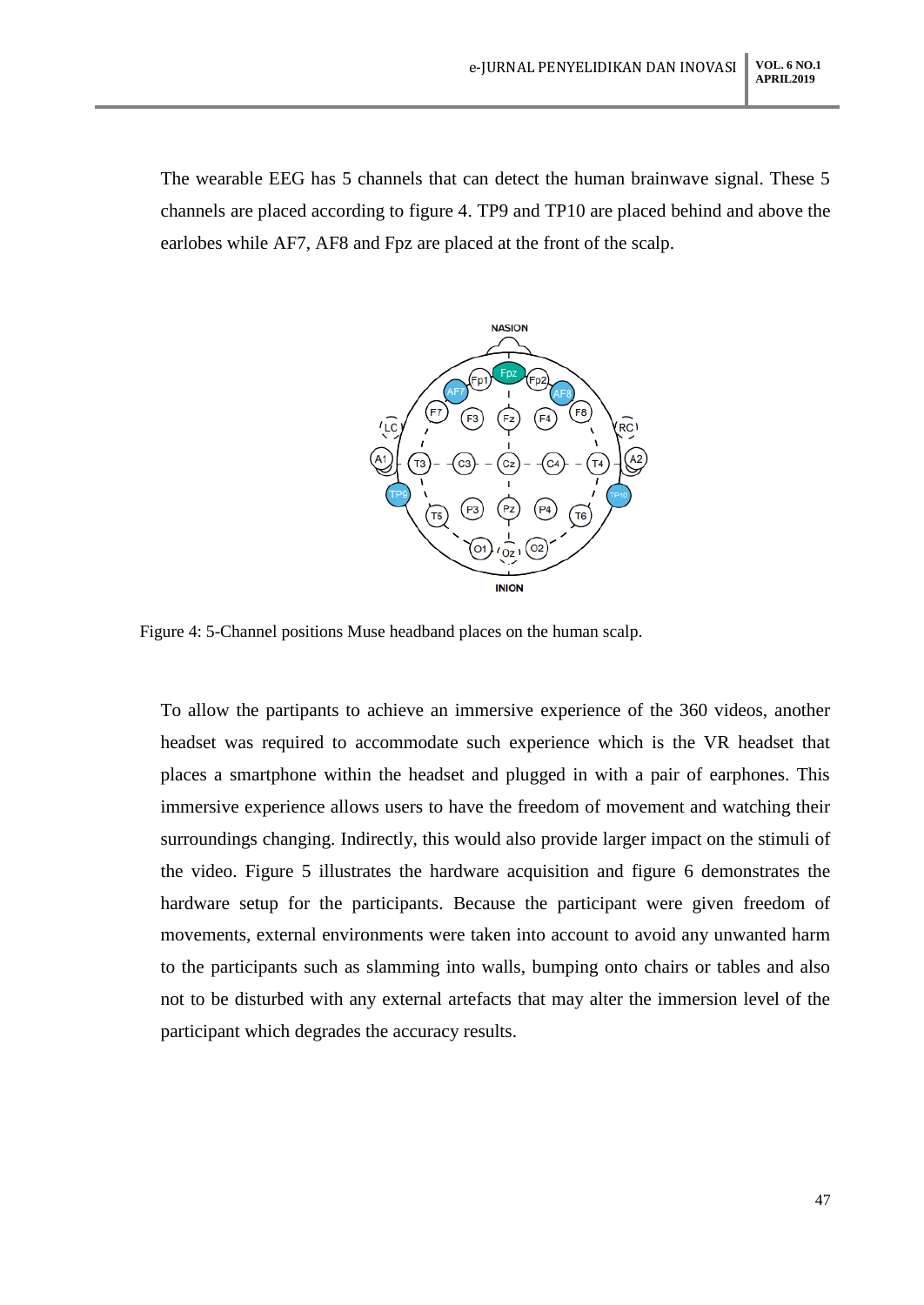*Classifying Affective States in VR According to Russell's 4-Quadrant Circumplex Model of Emotions Via Wearable EEG and Machine Learning*



Figure 5: Hardwares that were used to facilitate the 360-Video Experiment and EEG recordings.



Figure 6: A demonstration of the hardware setup while being shown with the 360-video contents.

#### **2.3 Data Cleanup**

At the end of each video trial, there were a total number of 39 data elements recorded from the wearable EEG Muse headset. Figure 7 shows the 39 data elements that were recorded and the of the 39 elements, only 20 were required to perform the classification for training and testing of the accuracy on emotion which were highlighted (Delta, Theta, Alpha, Beta and Gamma). There are two approaches towards performing the classification, one of them is through intra-subject variability whereby the dataset was specifically catered towards a single individual (approximately around 600 datapoint) while the other is inter-subject variability which combines all of the individual datasets into a large dataset (approximately 15,000 datapoints).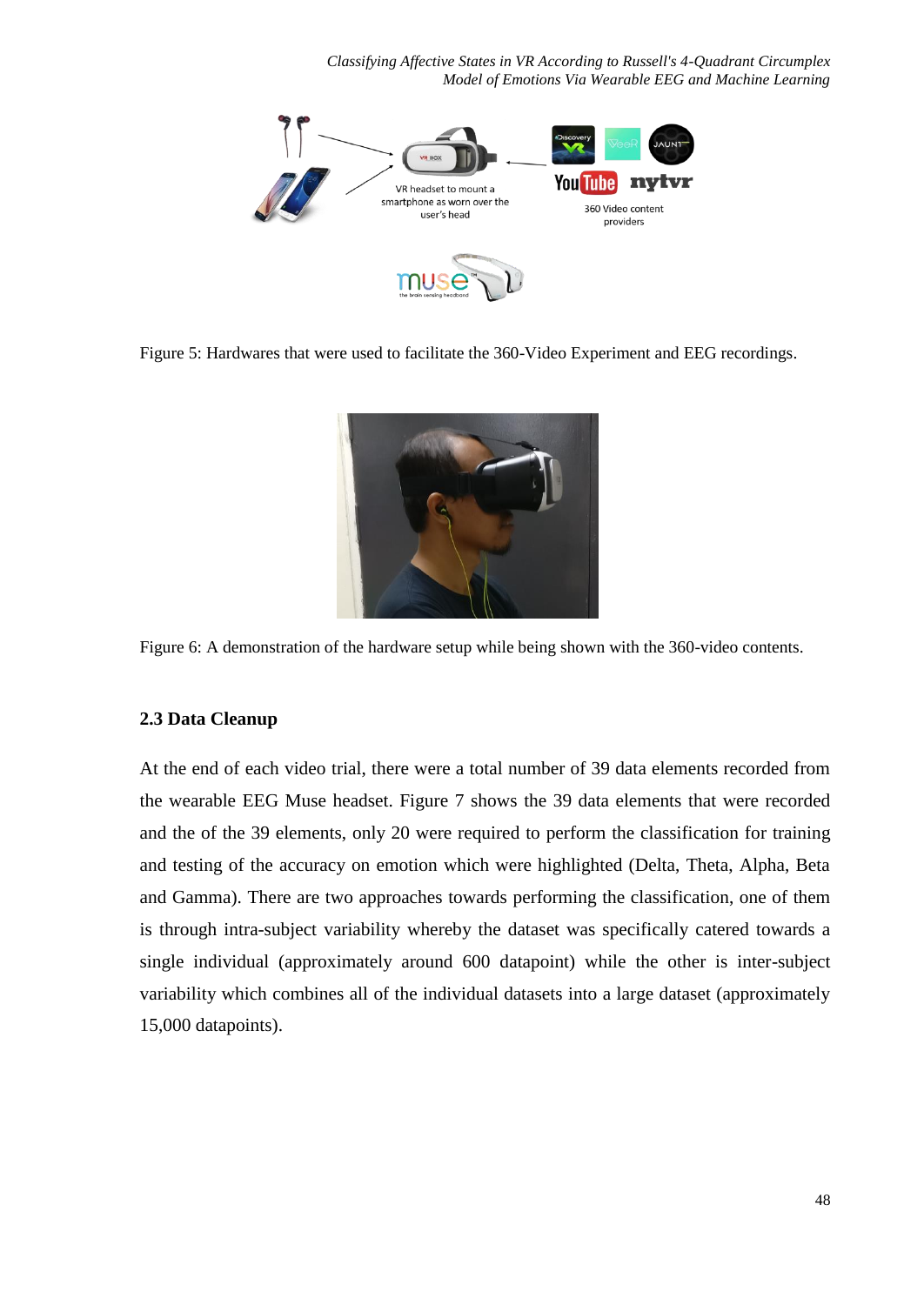|                   | e-JURNAL PENYELIDIKAN DAN INOVASI |         |                 |           |         |                                    |          | <b>VOL. 6 NO.1</b><br><b>APRIL2019</b> |                 |        |                  |  |
|-------------------|-----------------------------------|---------|-----------------|-----------|---------|------------------------------------|----------|----------------------------------------|-----------------|--------|------------------|--|
|                   |                                   |         |                 |           |         |                                    |          |                                        |                 |        |                  |  |
| TimeStamp         | Delta_TP9                         |         | Delta AF7       | Delta AF8 |         | Delta TP10                         |          | Theta TP9                              | Theta_AF7       |        | <b>Theta AF8</b> |  |
|                   |                                   |         |                 |           |         |                                    |          |                                        |                 |        |                  |  |
| Theta_TP10        | Alpha_TP9                         |         | Alpha AF7       | Alpha AF8 |         | Alpha TP10                         |          | Beta_TP9                               | <b>Beta AF7</b> |        | <b>Beta AF8</b>  |  |
|                   |                                   |         |                 |           |         |                                    |          |                                        |                 |        |                  |  |
| Beta_TP10         | <b>Gamma TP9</b>                  |         | Gamma AF7       | Gamma AF8 |         | <b>Gamma TP10</b>                  |          | RAW TP9                                | RAW_AF7         |        | RAW_AF8          |  |
|                   |                                   |         |                 |           |         |                                    |          |                                        |                 |        |                  |  |
| RAW_TP10          | <b>AUX_RIGHT</b>                  |         | Accelerometer X |           |         | Accelerometer Z<br>Accelerometer Y |          | Gyro_X                                 | Gyro_Y          | Gyro_Z |                  |  |
|                   |                                   |         |                 |           |         |                                    |          |                                        |                 |        |                  |  |
| <b>HeadBandOn</b> |                                   | HSI TP9 |                 | HSI AF7   | HSI AF8 |                                    | HSI TP10 |                                        | <b>Battery</b>  |        | <b>Elements</b>  |  |

Figure 7: Recorded Elements from Wearable EEG Muse Headset.

# **2.4 Classification Methods**

In order to classify the emotion, a statistical tool known as RStudio was used to perform Machine Learning Language for KNN and SVM to perform normalization, pre-processing and any additional data cleanup to achieve the output required. Each quadrant on the AVS model were performed and compared and was shown in the results section. Further analysis will also be discussed in the discussion section.

### **3.0 RESULTS**

In this section, the results obtained from performing KNN and SVM kernels are displayed here in both table and charts.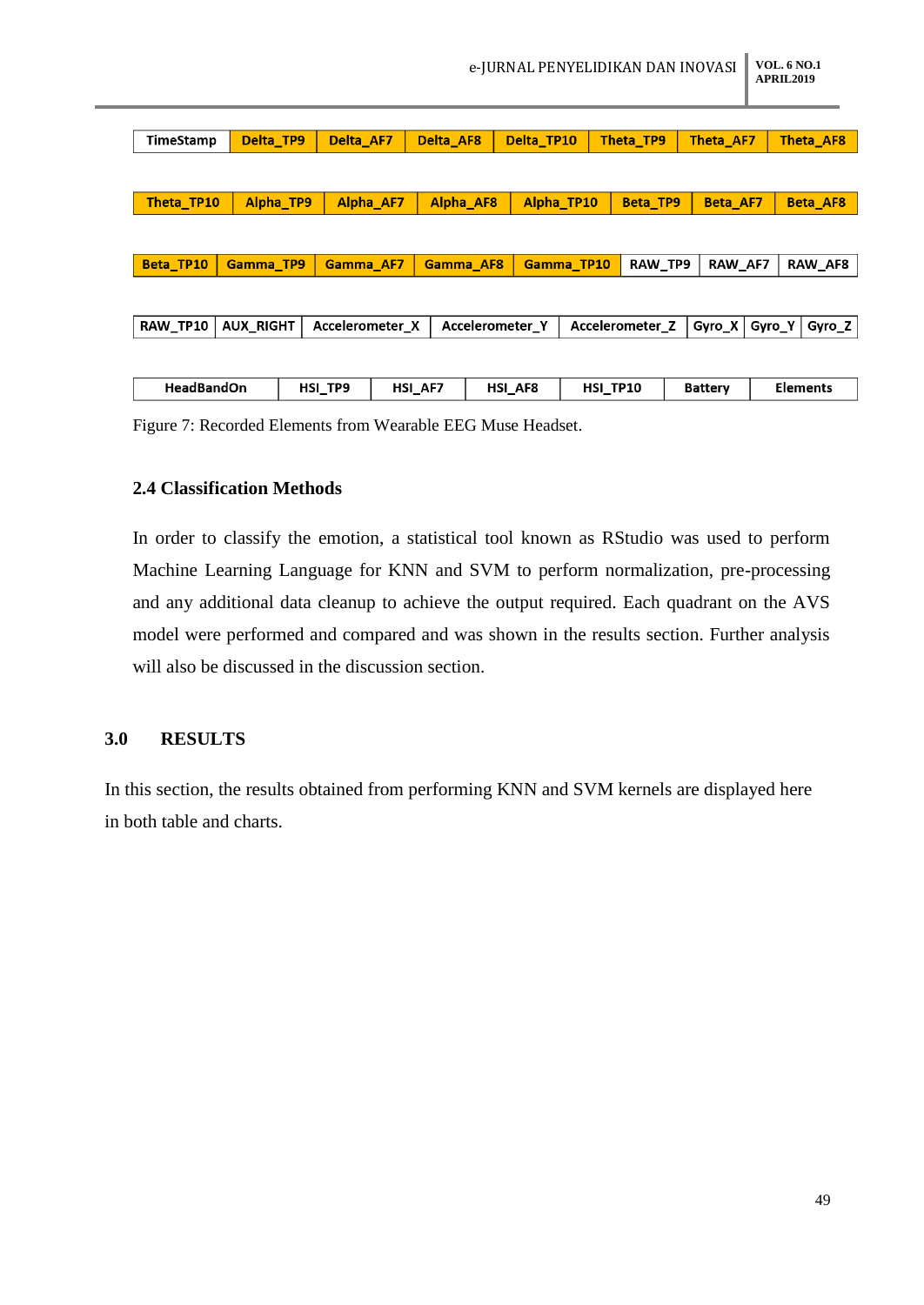

Average Accuracy for KNN and SVM Classification from Q1 thru Q4 Inter-Subject Variability Cross Validation Method

Figure 8: Tabulated results of KNN and SVM using Inter-Subject Variability



Average Accuracy for KNN and SVM Classification from Q1 thru Q4 Intra-Subject Variability Cross Validation Method

Figure 9: Tabulated results of KNN and SVM using Intra-Subject Variability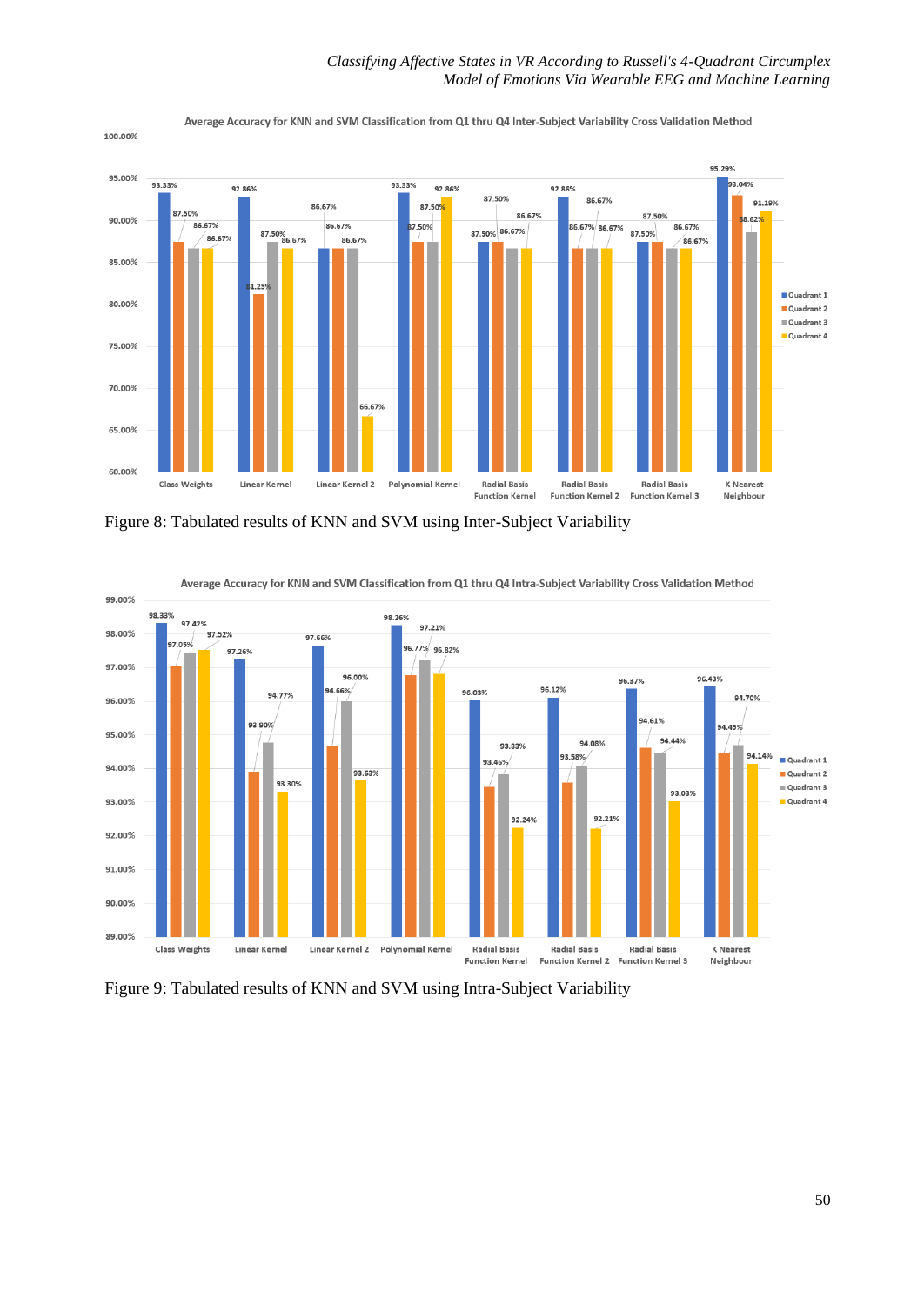| Quadrant                              |          |             |             |             |
|---------------------------------------|----------|-------------|-------------|-------------|
| <b>Kernel</b>                         | 1(HA/HV) | $2$ (HA/NV) | $3$ (LA/NV) | $4$ (LA/HV) |
| <b>Class Weights</b>                  | 93.33%   | 87.50%      | 86.67%      | 86.67%      |
| Linear Kernel                         | 92.86%   | 81.25%      | 87.50%      | 86.67%      |
| <b>Linear Kernel 2</b>                | 86.67%   | 86.67%      | 86.67%      | 66.67%      |
| <b>Polynomial Kernel</b>              | 93.33%   | 87.50%      | 87.50%      | 92.86%      |
| <b>Radial Basis Function Kernel</b>   | 87.50%   | 87.50%      | 86.67%      | 86.67%      |
| <b>Radial Basis Function Kernel 2</b> | 92.86%   | 86.67%      | 86.67%      | 86.67%      |
| <b>Radial Basis Function Kernel 3</b> | 87.50%   | 87.50%      | 86.67%      | 86.67%      |
| <b>K Nearest Neighbour</b>            | 95.29%   | 93.04%      | 88.62%      | 91.19%      |

# Table 1: Tabulated results of KNN and SVM from Inter-Subject Variability test.

Table 2: Tabulated results of KNN and SVM from Intra-Subject Variability test.

| Quadrant                              |          |             |             |             |
|---------------------------------------|----------|-------------|-------------|-------------|
| <b>Kernel</b>                         | 1(HA/HV) | $2$ (HA/NV) | $3$ (LA/NV) | $4$ (LA/HV) |
| <b>Class Weights</b>                  | 98.33%   | 97.05%      | 97.42%      | 97.52%      |
| Linear Kernel                         | 97.26%   | 93.90%      | 94.77%      | 93.30%      |
| <b>Linear Kernel 2</b>                | 97.66%   | 94.66%      | 96.00%      | 93.63%      |
| <b>Polynomial Kernel</b>              | 98.26%   | 96.77%      | 97.21%      | 96.82%      |
| <b>Radial Basis Function Kernel</b>   | 96.03%   | 93.46%      | 93.83%      | 92.24%      |
| <b>Radial Basis Function Kernel 2</b> | 96.12%   | 93.58%      | 94.08%      | 92.21%      |
| <b>Radial Basis Function Kernel 3</b> | 96.37%   | 94.61%      | 94.44%      | 93.03%      |
| <b>K Nearest Neighbour</b>            | 96.43%   | 94.45%      | 94.70%      | 94.14%      |

# **4.0 DISCUSSION**

From the results obtained running classifiers with KNN and SVM, the overall highest accuracy achieved was from Intra-Subject variability where most of its classifiers performed the best compared to Inter-Subject Variability. This was to be expected from performing using Intra-Subject variability method as the classifiers were tuned to perform best on the individual subject with small numbers of test and training datasets.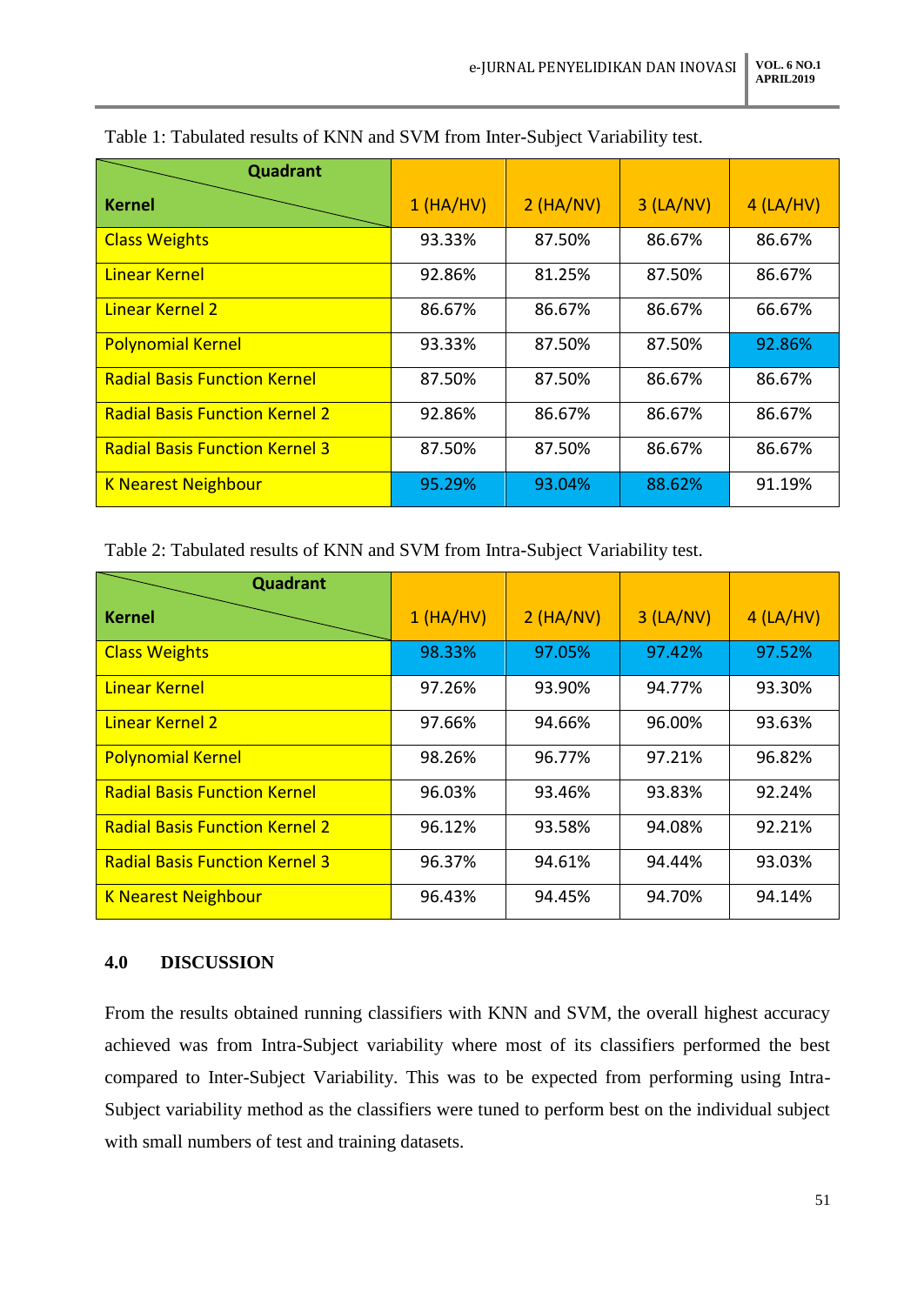The classifiers in here were performed in reference with the datasets comparing only in their respective quadrants of being stimulated and non-stimulated and would explain the high number of accuracy obtained from the classifiers. However, comparing to previous work [Steuer; 1992] where the experiment was stimulated with a 3D game app and had only obtained an accuracy of 82.44% and 82.43% on both KNN and SVM classifiers. This suggests that the animated environment may not have been truly immersive and felt somewhat unreal as compared to the contents shown in this 360-video where the environment in realistic.

Apart from that, the selection of kernel to classify the emotion would also affect the accuracy of the classification as was seen in the results. Class weights kernel was seen to be performing well in Intra-Subject variabilty where the number of dataset was low. K-nearest neighbor was seen performing well under Inter-Subject variability with a larger number of datasets.

# **5.0 CONCLUSION**

From this study, we were able classify each of the quadrants emotional analysis from the VR contents that was stitched to stimulate the subject responses towards them. This dataset will then be further analyzed by performing classifiers on all 4 quadrants simultaneously to obtain their accuracy performance. This study will also attempt to approach using Deep Learning Language to compare with the perforamance obtained from Machine Learning Language.

### **ACKNOWLEDGEMENT**

This work was supported by an FRGS research grant ref: FRG0435 from the Ministry of Higher Education, Malaysia.